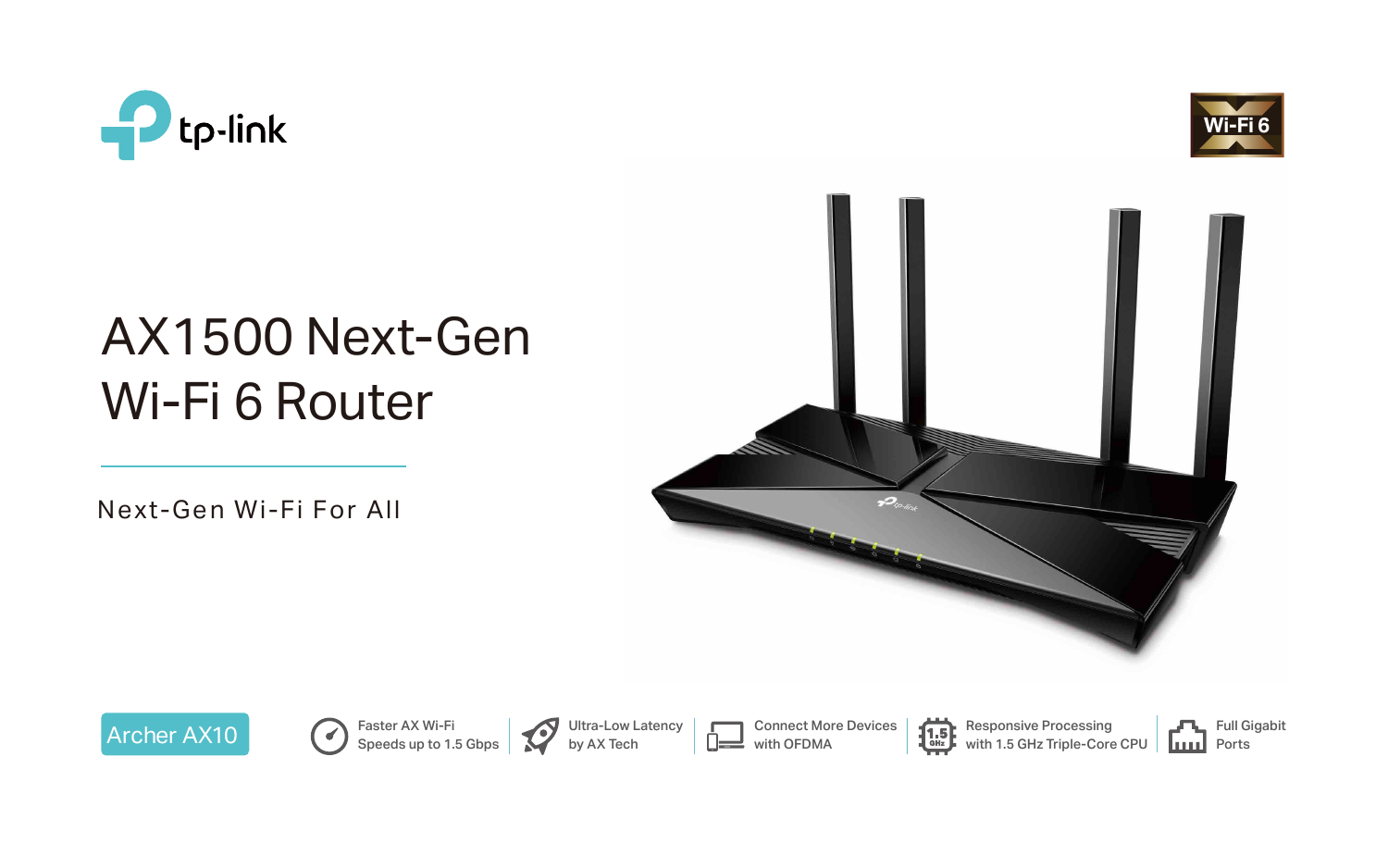## **Highlights**

## Wi-Fi 6 | 802.11  $AX^2$  Future-Proof Your Wi-Fi



### Immersive Gaming, Smooth Streaming

Enjoy stable network for online gaming and live streams with flawless video and clear audio. OFDMA allows clients to transmit both on uplink and downlink using one band at one time, which cut the latency and ensures a responsive network.

### Cover 3+ Rooms with Minimal Interference

With clearer and stronger signal generated with Wi-Fi 6 and Beamforming technology, Archer AX10 delivers data to devices far away by focusing less-interfered wireless signal towards them.

### Improved Efficiency, More Connections

Add more Wi-Fi devices to your network without dragging the performance, as Archer AX10 with Wi-Fi 6 builds a more efficient network that increases the average throughput by 4 times and serves more devices.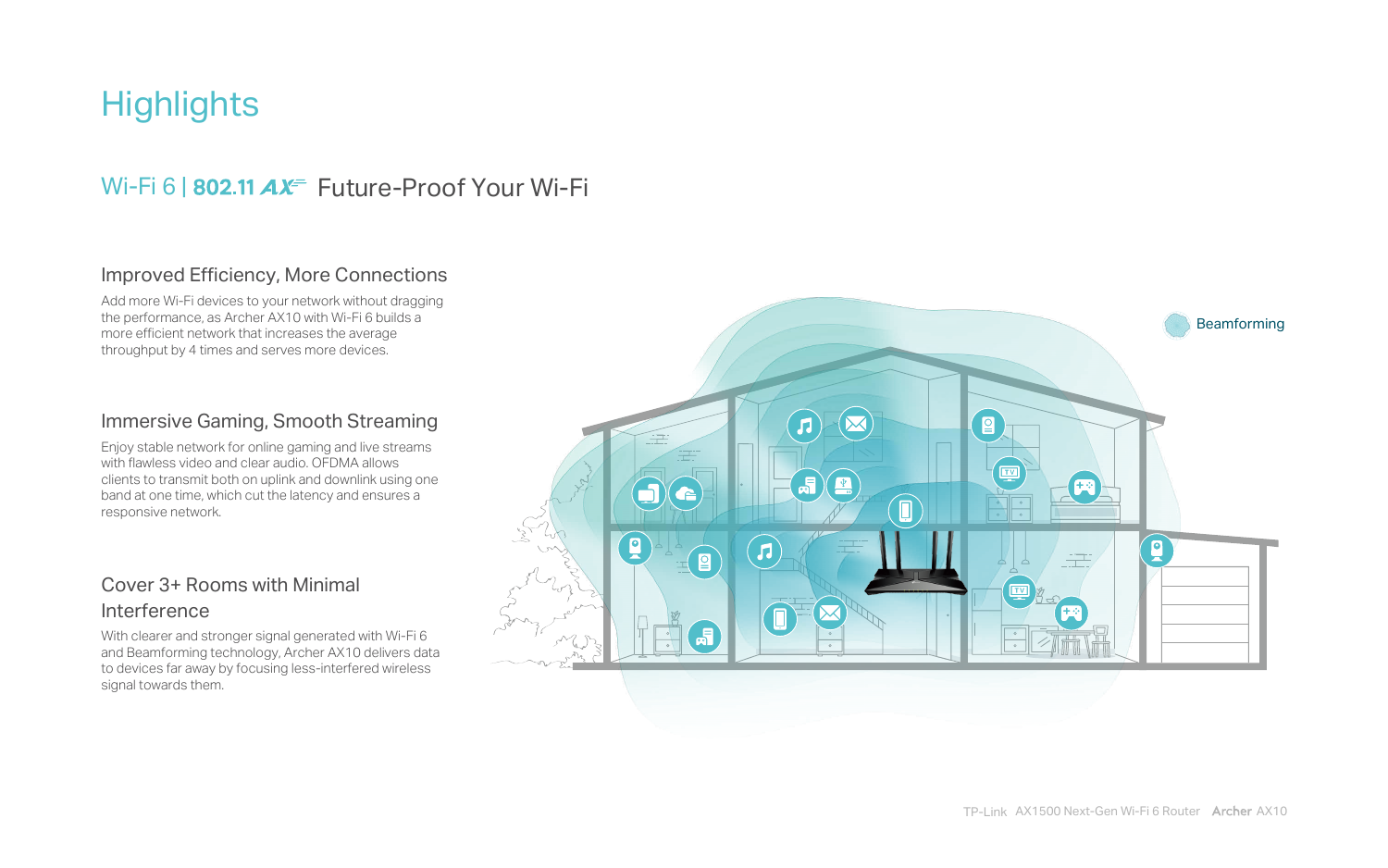## **Highlights**

### Faster Wireless Connection **Powerful and Stable**

4-Streams Wi-Fi offers connection at over 1 Gbps speed for newer mobile devices, reducing wait time by 30% while downloading huge files including 4K movies and games.

Every click you make, responds quicker. A 1.5 GHz triple-core CPU handles data throughput up to multi-gigs and minimizes the latency withinyour home network, delivering you a smooth experience.

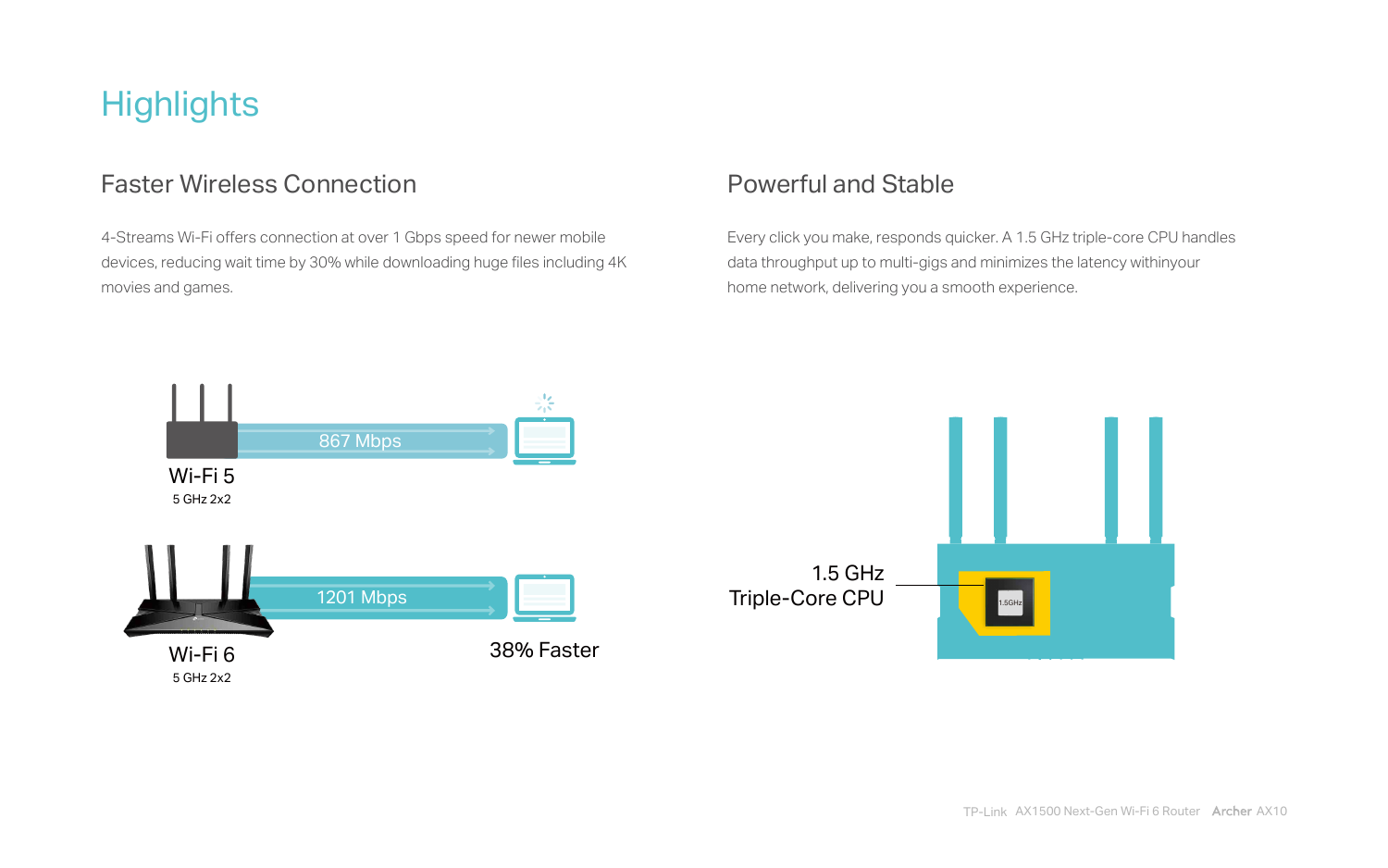## **Features**



- · AX Tech 802.11ax (also known as Wi-Fi 6) features advanced technologies including OFDMA and 1024QAM, drastically increasing the speed and efficiency of the entire network
- · Ultimate Wireless Speed 300 Mbps on 2.4 GHz (802.11n) + 1201 Mbps on 5 GHz (802.11ax)
- · 1.5 GHz triple-core CPU Handles data throughput up to multi-gigs and minimizes the latency withinyour home network
- · Gigabit Internet Access Take full advantages of broadband speeds up to 1 Gbps



## Speed Wi-Fi Range Reliability

- · Ultimate Range Wi-Fi Four external antennas deliver a Wi-Fi signal to every corner of your home, making all of your connections more efficient and stable
- Beamforming Technology Concentrates Wi-Fi signals towards individual devices to ensure stronger connections



- · Secure VPN Access Connects to a private network with a safe and secure OpenVPN and PPTP VPN connection
- · Airtime Fairness Balances bandwidth of connected devices to improve overall throughput and efficiency
- · Smart Connect Intelligently switches each device's connection to the optimum available Wi-Fi band
- · Quality of Service Prioritizes devices for optimum performance when needed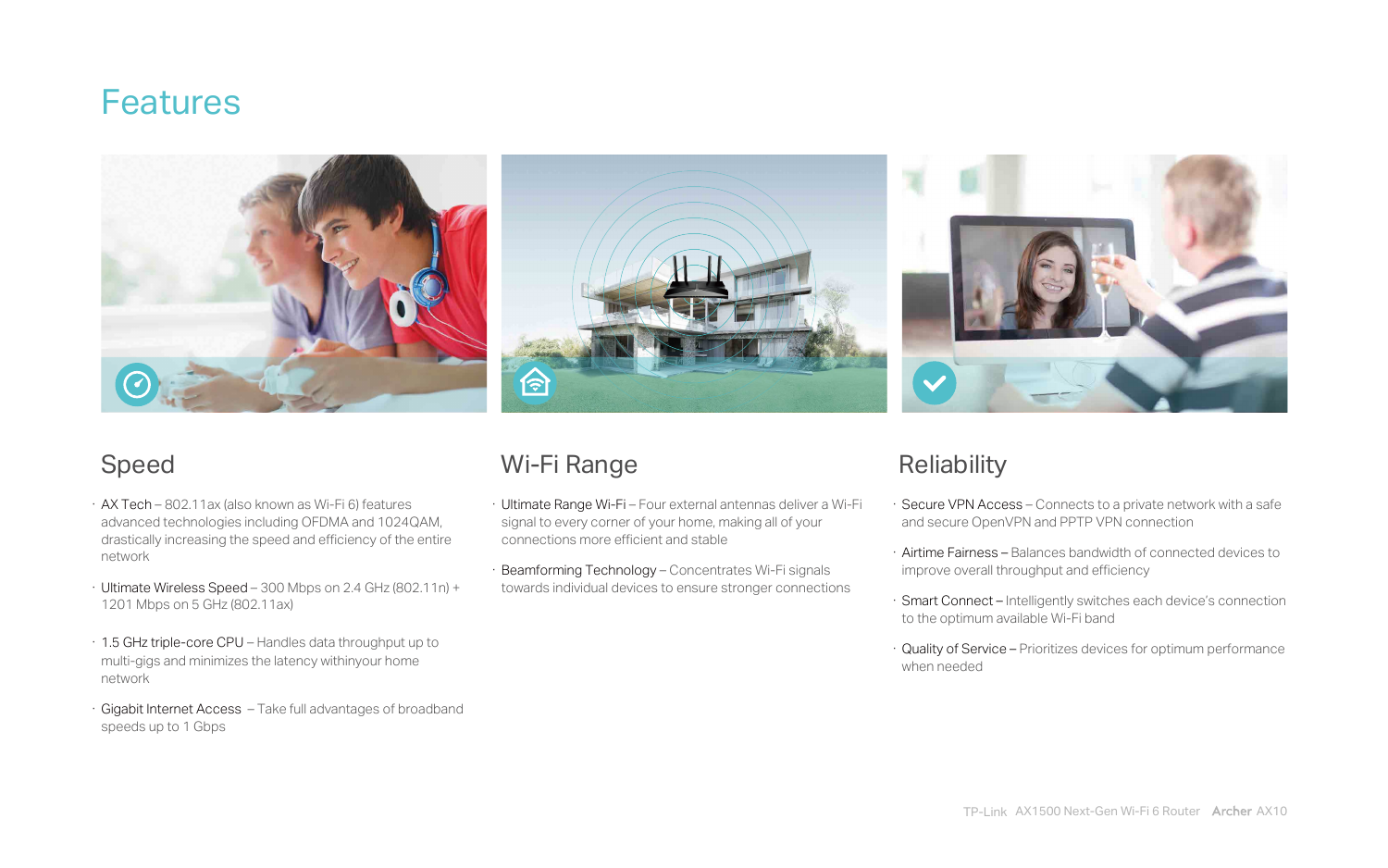- · Intuitive Web UI Ensures quick and simple Installation without hassle
- · Fast Encryption One-touch WPA wireless security encryption with the WPS button
- · Easy On/Off Turn on/off wireless function using the Wi-Fi button
- · Power On/Off Conveniently power on or off your router as required
- · Hassle-free Management with Tether App Network management is made easy with the TP-Link Tether App, available on any Android and iOS device



- · Guest Network Keeps your main network secure by creating a separate network for friends and visitors
- · Access Control Establishes a whitelist or blacklist to allow or restrict certain devices to access the internet
- · Parental Controls Restricts internet access time and contents for children devices
- · Encryptions for Secure Network WPA-PSK and WPA2-PSK encryptions provide active protection against security threats



## **Features**





TP-Link AX1500 Next-Gen Wi-Fi 6 Router AX10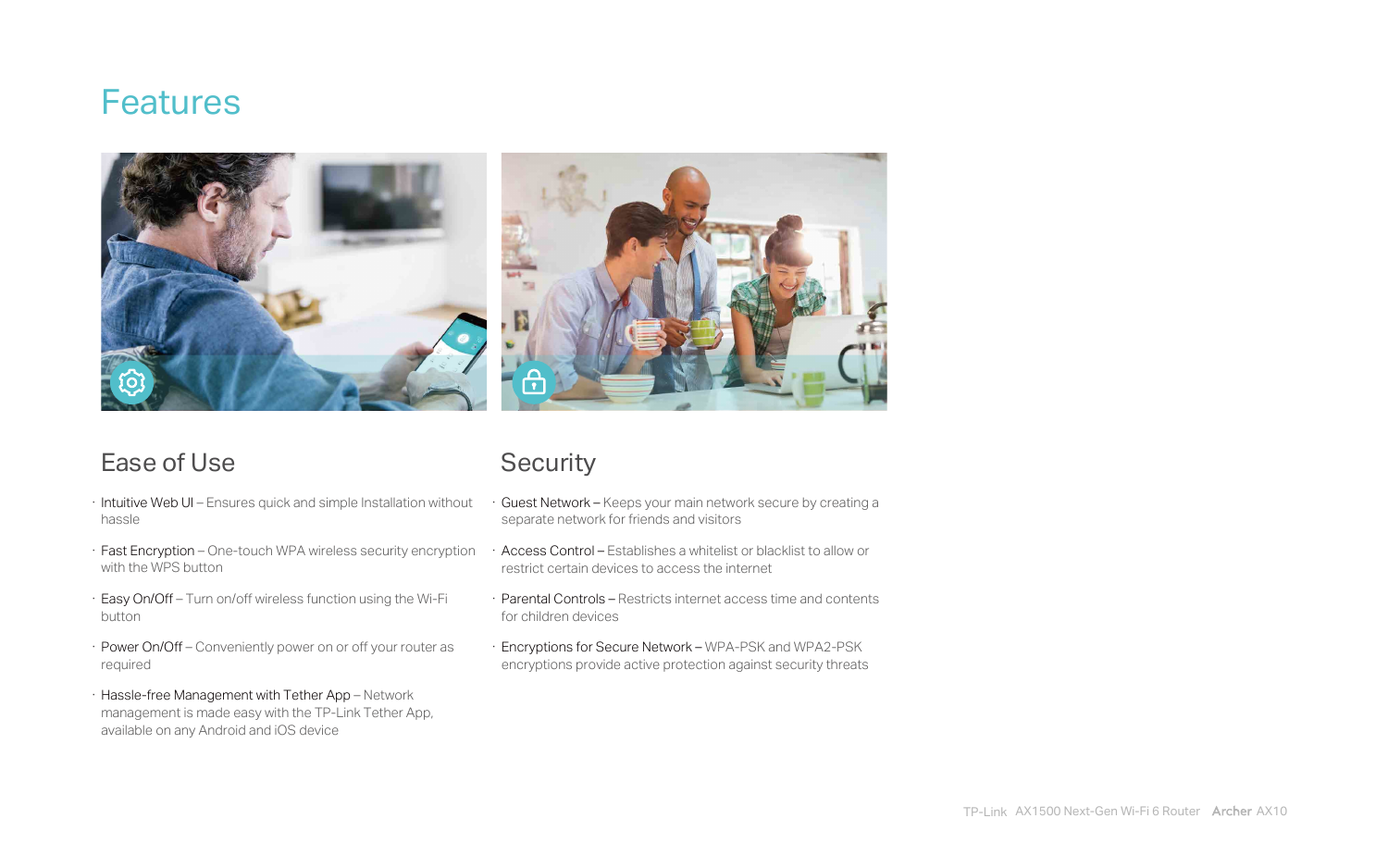## **Specifications**

## **Hardware**

- · Ethernet Ports: One Gigabit WAN Port, four Gigabit LAN Ports
- · Hardware: 1.5 GHz Triple-Core CPU
- · Buttons: WPS/Wi-Fi Button, Power On/Off Button, Reset Button
- · Antennas: Four External Antennas
- · External Power Supply: 12V/1A
- Dimensions (W x D x H):  $10.2 \times 5.3 \times 1.5$  in (260.2  $\times$  135.0  $\times$  38.6 mm)

· Wireless: 1201 Mbps (5 GHz, 11ax) + 300 Mbps (2.4 GHz, 11n), compatible with

CE: <20dBm(2.4 GHz), <23dBm(5.15 GHz~5.25 GHz) FCC:<30dBm(2.4 GHz & 5.15 GHz~5.825 GHz)

- 11a/b/g/n/ac Wi-Fi standards
- · Frequency: 2.4 GHz and 5 GHz
- · Transmit Power:
- 
- 
- · Reception Sensitivity: 5 GHz:
- 11a 6Mbps:-97dBm, 11a 54Mbps:-79dBm
- 
- 
- 
- 
- 2.4 GHz:
- 11g 6Mbps: -94 54Mbps: -77.5
- HT20-MCS0: -93 MCS7: -76
- HT40-MCS0: -91 MCS7: -73
- 
- 

11ac VHT20\_MCS0:-96dBm, 11ac VHT20\_MCS11:-66dBm 11ac VHT40\_MCS0:-94dBm, 11ac VHT40\_MCS11:-63dBm 11ac VHT80\_MCS0:-91dBm, 11ac VHT80\_MCS11:-60dBm 11ax HE20\_MCS0:-95dBm, 11ax HE20\_MCS11:-63dBm 11ax HE40\_MCS0:-92dBm, 11ax HE40\_MCS11:-60dBm 11ax HE80\_MCS0:-89dBm, 11ax HE80\_MCS11:-58dBm

· Wireless Function: Enable/Disable Wireless Radio, WMM · Wireless Security: 64/128-bit WEP, WPA/WPA2, WPA-PSK/WPA2-PSK encryptions



### **Wireless**